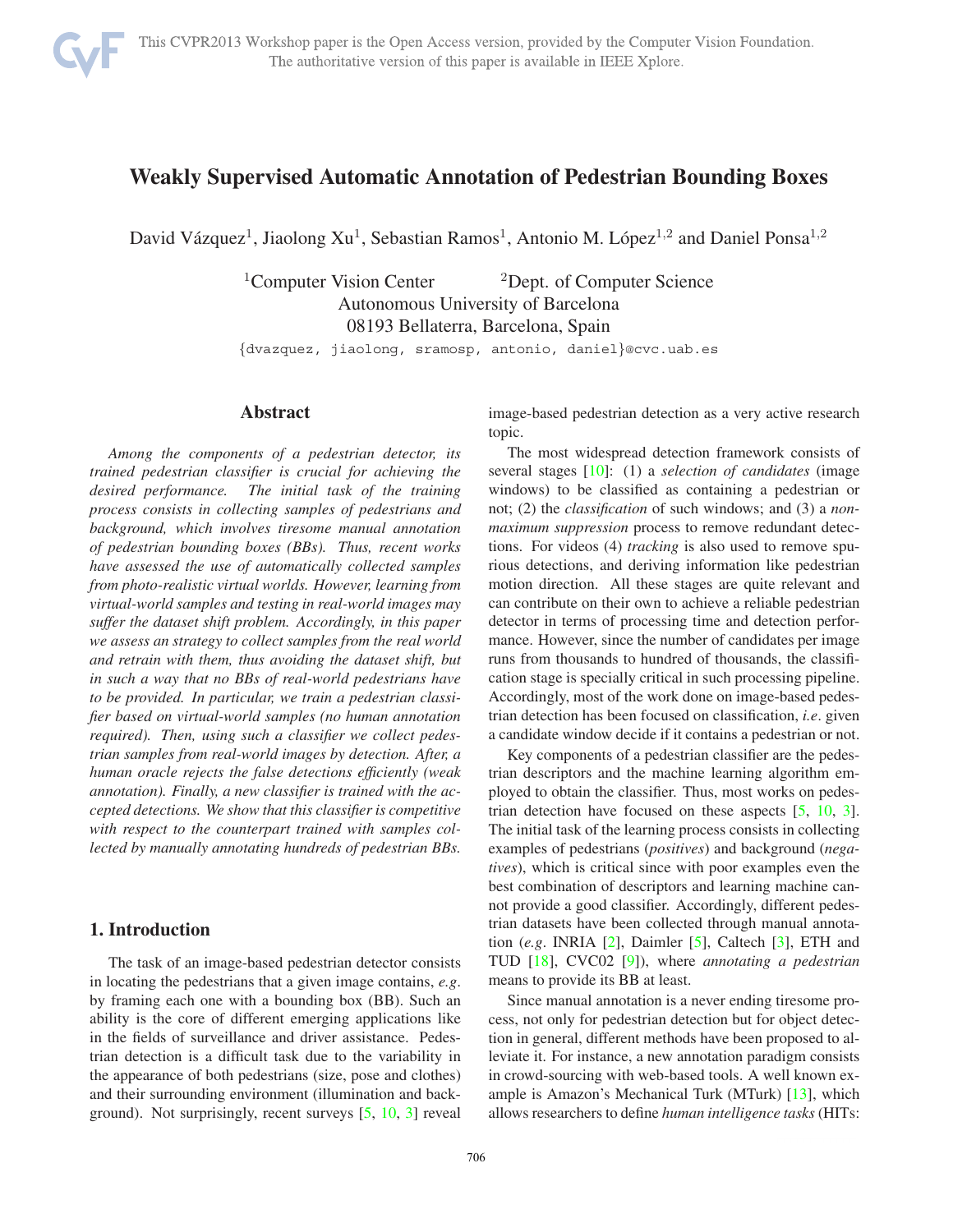

Figure 1. Virtual image with corresponding automatically generated pixel-wise ground truth for pedestrians.

*what* and *how*) of different difficulty (*e.g*. from marking points of interest to drawing polygons) to be taken by human online workers (*turkers*) which are paid for their work. Thousands of annotations can be collected through MTurk. Unfortunately, most turkers are not Computer Vision experts and have not scientific motivation, which makes annotation quality very sensitive to both annotation instructions [4] and economic reguard [15]. In fact, due to such reasons and even to malicious workers, it is necessary to collect multiple annotations from the same image/object and assess annotation quality from them [15]. Thus, *how to collect data on the internet* is a non-trivial question that opens a new research area [15].

Another interesting alternative was presented in [12] for pedestrian detection. In particular, photo-realistic virtual worlds were proposed for collecting training samples. Following such an approach, detailed ground truth is automatically available for each virtual-world pedestrian, *i.e*. its BB and silhouette (Fig. 1). Pedestrian-free images are automatically generated as well. Yet, the challenge consists in achieving good pedestrian detection performance with real-world images using classifiers learned from such virtual-world samples. Even results are rather satisfactory, this procedure shows the *dataset shift* problem [14] since virtual- and real-world images have inherent differences. Therefore, without designing appropriate *domain adaptation* techniques [17] it can be a loss of performance when training in virtual world and testing in real world, *i.e*. as when training with data from a camera and testing with data from another one [16].

We are interested in minimizing the annotation effort required for developing object detectors in general, and pedestrian detectors in particular. Thus, indeed we think that virtual worlds are an interesting framework to explore. However, rather than devising domain adaptation procedures, we propose to use the virtual-world data for developing a pedestrian classifier to be used for collecting pedestrian detections from real-world images. Then a human oracle validates the detections as right or false. The idea is that at the end of the process we can end up with a large number of real-world pedestrian BBs without manually an-



Figure 2. Detections are presented to the oracle ordered by classifier score and in CW size. The oracle marks right detections individually or in groups indicated by initial and final clicks.

notating them, *i.e*. the virtual-world-based pedestrian detector provides BBs for us, while the human oracle just provide easy *yes/no*-feedback to validate such BBs. In this paper we show that accurate BBs can be obtained through this procedure, saving a lot of oracle time. Moreover, the procedure is adaptable to work in crowd-sourcing style but allowing to propose a simpler task less prone to errors.

The rest of the paper is organized as follows. In Sect. 2 we detail our proposal. In Sect. 3 we draw our experimental settings. In Sect. 4 we present and discuss the obtained results. Finally, in Sect. 5 we summarize our conclusions.

# **2. Weakly supervised training**

#### **2.1. Our proposal in a nutshell**

In this paper we use a virtual city to automatically collect samples for training a pedestrian classifier. Since such a classifier must operate in real-world images we should either design a domain adaptation procedure using a few realworld annotations, or use the classifier to collect many realworld annotations. Both cases require re-training. In this paper, we follow the second approach proposing a *weakly supervised* annotation procedure, *i.e*. pedestrian BBs are not manually annotated. We first train a pedestrian classifier using only virtual-world data. Then, such a classifier collects pedestrian examples from real-world images by detection. A human oracle rejects false detections through an efficient procedure. Thus, at the end of the process we obtain pedestrian examples without requiring manual annotation of BBs. Real-world examples are then used to train the final pedestrian classifier.

In order to learn pedestrian classifiers we employ the components proposed in [2], *i.e*. histograms of oriented gradients (HOG) as descriptors and linear support vector machines (LinSVMs) as base learners. HOG/LinSVM is still a competitive baseline and a key component of state-ofthe-art detectors  $\lceil 3 \rceil$ . Under these settings, we show that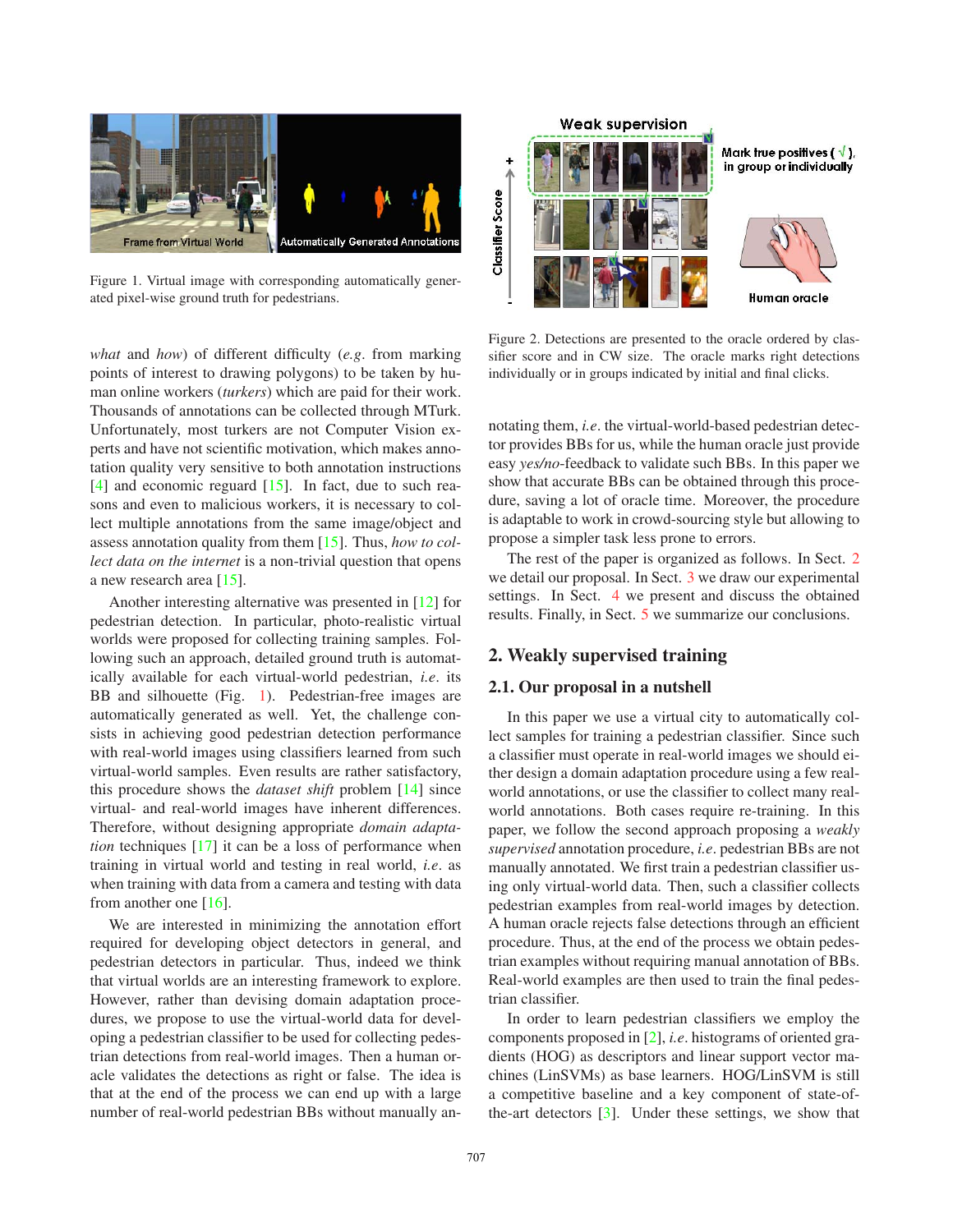

Figure 3. Ground truth (top row) and detections (bottom row). Left block of five pedestrians contains detections with classifier score in  $[-1, 0)$ , those in mid block are in  $[0, 1)$ , and those in left block correspond to values  $\geq 1$ . In our current settings, left and mid blocks are discarded and only the detections of the right block would arrive to the human oracle for validation (along with some hard negatives).

our weakly supervised approach provides classifiers analogous to their counterparts trained with examples collected by manually annotating the BBs of all the available pedestrians.

#### **2.2. Weakly annotation of BBs**

Assume the following definitions of *training sets*:

- *Source domain*. Let  $\Im_{\mathcal{V}}^{tr+}$  be the set of available virtual-world images with automatically annotated pedestrians, and  $\Im_V^{tr-}$  the set of pedestrian-free virtual-world images automatically generated as well.
- *Target domain*. Let  $\mathcal{S}_{\mathcal{R}}^{tr+}$  be a set of real-world images with non-annotated pedestrians, and  $\Im^{tr-}_{\mathcal{R}}$  a set of pedestrian-free real-world images.

Define:

- ∙ *Classifier basics*, *i.e*. pedestrian description process  $(D, i.e.$  features computation) and base learner  $(L)$ .
- *Detections*, *i.e.* provide a threshold  $Thr$  such that an image window is said to contain a pedestrian if its classification score is greater than  $Thr$ .

Our weakly supervised training consists of the following steps:

**(s1)** *Train in virtual world* using  $D$  and  $L$  with samples from  $\{\mathcal{S}_{\mathcal{V}}^{tr+}, \mathcal{S}_{\mathcal{V}}^{tr-}\}$ . Let us term as  $\mathcal{C}_{\mathcal{V}}$  the learned classifier and as  $\mathcal{D}_V$  its associated detector. Let  $\mathcal{T}_V^{tr+}$  be the set of pedestrian examples used for obtaining  $C_V$  (*i.e.* coming from  $\mathfrak{S}_{\mathcal{V}}^{tr+}$ ), and  $\mathcal{T}_{\mathcal{V}}^{tr-}$  the set of background examples<br>(*i.e.* coming from  $\mathfrak{S}_{\mathcal{V}}^{tr-}$ ). Examples in  $\mathcal{T}_{\mathcal{V}}^{tr+}$  and  $\mathcal{T}_{\mathcal{V}}^{tr-}$ are assumed to follow standard steps in the training of pedestrian classifiers, namely, they are in canonical window (CW) size,  $\mathcal{T}_{\mathcal{V}}^{tr+}$  includes mirroring, and  $\mathcal{T}_{\mathcal{V}}^{tr-}$  includes bootstrapped hard negatives (previous to bootstrapping, the

initial classifier is trained with the same number of positive and negative samples). Let  $C$  denote the current classifier during our learning procedure, and  $D$  its associate detector. Now we provide the initialization  $C \leftarrow C_{\mathcal{V}}$  (thus,  $\mathcal{D}$  is  $\mathcal{D}_{\mathcal{V}}$ at the start).

**(s2)** *Weakly annotating real world.* Run  $\mathcal{D}$  on  $\mathcal{S}_{\mathcal{R}}^{tr+}$ . Show the detections to the human oracle  $(O)$  ordered by C score, and let  $\mathcal O$  to mark the true detections in groups or individually (Fig. 2), *i.e*. like when selecting visual items with a graphical interface. Equivalently, we could mark false detections, however, usually true detections are quite far less than false ones. We term as  $\mathcal{T}_{\mathcal{R}}^{tr+}$  the set of such new pedestrian examples in CW size and augmented by mirroring. Note that we do not annotate BBs here. This means also that miss detections are not provided by  $\mathcal{O}$ . In order to collect hard false negatives we can just take the false detections in  $\mathcal{S}_{\mathcal{R}}^{tr+}$  (the detections not marked by ). However, for an easier comparison of our proposal with the standard learning methods used in pedestrian detection, we run  $\mathcal{D}$  on  $\Im_{\mathcal{R}}^{tr-}$  in order to collect real-world negative samples. Let us term such set of samples as  $\mathcal{T}_{\mathcal{R}}^{tr}$ . Moreover, by doing so it is not necessary to mark all true positives, since not marked detections are not assumed to be false positives.

 $(s3)$  *Retrain in real world*. Train a new classifier  $C$  with the pedestrian examples collected as validated detections, using  $D$  and  $\mathcal{L}$ . The new pedestrian detector  $\mathcal{D}$  is now based on the new  $C$ .

During step **s2**,  $\mathcal{D}$  is applied for all images in  $\mathcal{S}_{\mathcal{R}}^{tr+}$  and  $\Im_{\mathcal{R}}^{tr-}$ , then, step **s3** is applied once. During **s2** we take one negative example per each positive one (same cardinality of  $\mathcal{T}_{\mathcal{R}}^{tr+}$ , and  $\mathcal{T}_{\mathcal{R}}^{tr-}$ ) and leave for step **s3** collecting more hard negatives by training with bootstrapping using the  $\Im_{\mathcal{R}}^{tr-}$  pool.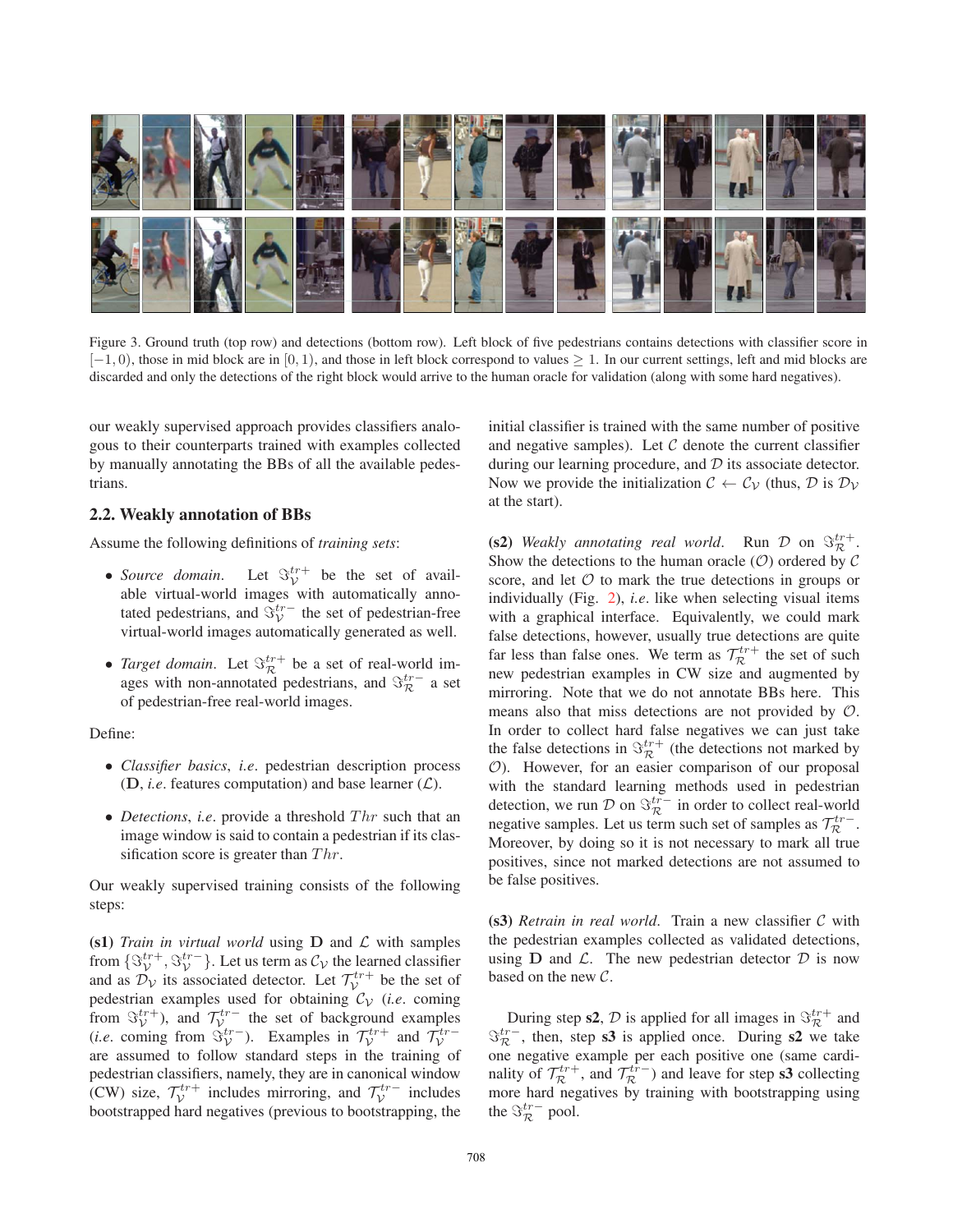

Figure 4. Miss rate vs FPPI curves with the maximum amount of validated detections ('Det' 75%) and corresponding manually annotated BBs ('GT' 75%) from INRIA training set, for different testing sets. 'Real' stands for the case of training with the full INRIA training set, while 'Virtual' refers to training with the virtual-world data. The number in parenthesis is the average miss rate  $(\%)$  of the respective curve.

#### **3. Experimental settings**

#### **3.1. Datasets**

For evaluating our weakly supervised annotation proposal, we use the INRIA training set [1] as training realworld dataset, since it is the most well-known baseline and still used to train different state-of-the-art detectors [3]. It contains color images of different resolution  $(320 \times 240)$  pix,  $1280\times960$  pix, etc.) with persons photographed in different scenarios (urban, nature, indoor). INRIA data includes a set of training images with the BB annotation of 1208 persons (that can be vertically mirrored to obtain 2416 positive samples). In addition, 1218 person-free images are provided for training. It is worth to note that the BB annotations of the INRIA training and testing sets are considered as precise [15].

As in [12], the virtual-world dataset used to train the corresponding classifier has been generated with Half Life 2 videogame by city driving. It is composed of color images of  $640\times480$  pix. From the provided virtual-world data we mimic the settings of the INRIA training set. Thus, we use 1,208 virtual-world pedestrians that are vertically mirrored to obtain 2416 ones, as well as 1218 pedestrian-free virtualworld images. Of course, since such virtual-world pedestrians have pixel-wise groundtruth, their respective BBs are automatically and accurately computed.

For testing, in addition to INRIA testing set, we use a group of well established pedestrian testing video sequences: Caltech-Testing (Reasonable set) [3], ETH-0,1,2 and TUD-Brussels [18]. So in total, six testing sets.

## **3.2. Simulating weak annotations**

In order to perform fair performance comparison among pedestrian classifiers, for any training we need to rely on the same imaged pedestrians. Thus, we only consider those detections whose BB actually overlap with some corresponding INRIA training ground truth BB (manually annotated). We use the usual PASCAL VOC criterion [6], which defines a level of overlapping of 50%. Paired results termed as 'Det' and 'GT' correspond to pedestrian detectors whose classifiers have been trained with the same pedestrians (IN-RIA training set), but in the first case the BBs of the pedestrians are given by the validated detections ('Det') while in the second one such BBs are given by the human oracle ('GT').

For the experiments presented in Sect. 4, we also simulate the interaction of the human oracle. In particular, instead of having a person marking the true positives, these are automatically indicated to our system thanks to the IN-RIA training ground truth. This allows to boost the testing of different alternatives at the current stage of our research. However, in Sect. 4 we evaluate the annotation cost of our proposal by performing experiments with an actual human oracle in the loop.

### **3.3. Pedestrian classifier and detector**

Pedestrian classifiers process image windows, and pedestrian detectors process full images. As we have men-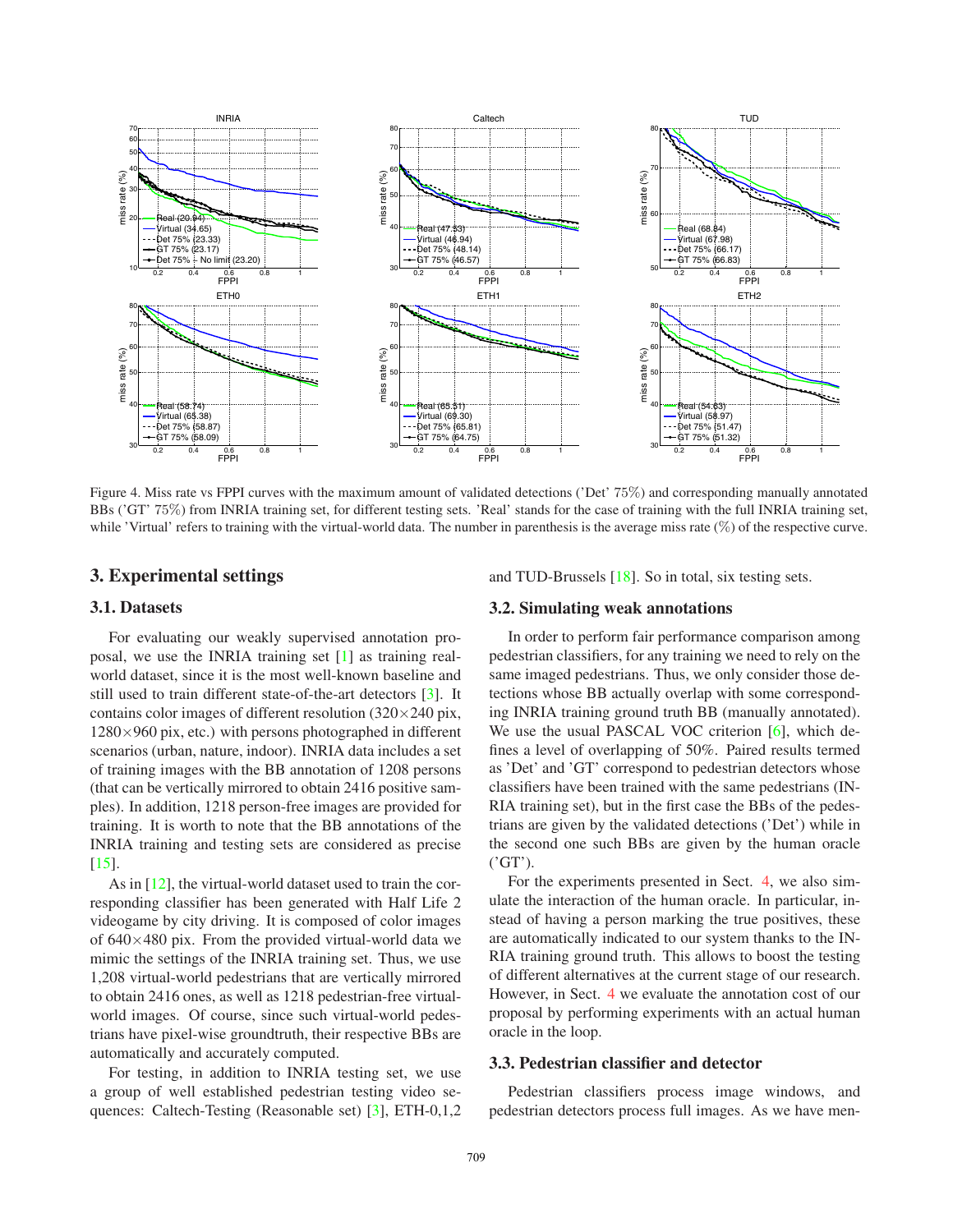

Figure 5. Average miss rate at different testing sets when training with different amounts of validated detections ('Det') and corresponding manually annotated groundtruth ('GT') from INRIA training set. Each bar shows its average miss rate (%).

tioned previously, we rely on HOG descriptors and LinSVM to learn our pedestrian classifiers. For that, we use the same parameters of the original proposal [2]. In order to build the pedestrian detector we also apply the pyramidal sliding window approach as proposed in [1]. However, as done in [8], for all down-sampling operations we rely on standard bilinear interpolation with anti-aliasing, which usually boosts the performance of HOG/LinSVM. Moreover, while for testing we use the same parameters of the pyramidal sliding window than [1] (*i.e*. scale step 1.2, and strides  $\Delta x = \Delta y = 8$ , for collecting more precise detections to be used in training we follow a finer search (scale step 1.05, and  $\triangle x = \triangle y = 4$ ).

Detection over multiple scales and different positions usually yields several detections which frequently refer to a single object. In order to obtain a unique detection per object (pedestrian), we apply the non-maximum-suppression approach proposed in [11]. Note that we decide if an image window is a detection or not according to the classification score and threshold  $Thr$  (Sect. 2.2). Here we have set  $Thr = -1.0$ , *i.e.* the oracle gives *yes/no*-feedback for windows with classification score  $\ge -1.0$ . Note that for SVM classifiers this is in the ambiguity region. Thus, in practice most of the windows presented to the human oracle for *yes/no*-feedback will be pedestrians, but some of them will be hard negatives.

### **3.4. Evaluation methodology**

In order to evaluate the performance of the pedestrian detectors we reproduce the procedure proposed in [3]. This means that we use performance curves of *miss rate vs*. *false* *positives per image.* We focus on the range FPPI=10<sup>-1</sup> to 10<sup>0</sup> of such curves, where we provide the *average miss rate* by averaging its values taken at steps of 0.01.

# **4. Results**

Figure 3 provides visual insight about BB localization accuracy for the detections of the virtual-world-based pedestrian detector applied to the INRIA training set. Figure 4 plots the results comparing the performance of the pedestrian detectors resulting from manually annotated BBs *vs*. the BBs resulting from our method (*i.e*. using validated detections) for the same pedestrian examples. For sake of completeness, the results of training with both the full IN-RIA training set and the virtual-world one are plotted as well. Our validated detections reach almost the 80% of the INRIA training pedestrians, so we decided to set 75% as the limit of our method for such a training set. Figure 5 plots the average miss rate of the 'Det' and 'GT' pedestrian detectors according to different amounts of training data used, being 75% the maximum.

From these results we can draw two main conclusions. On the one hand, the 'Det' and 'GT' performances are so close that we think that BBs from validated detections are as accurate as precise pedestrian BB annotations for developing good classifiers. The difference would be even more negligible by using the HOG/Latent-SVM method for learning deformable part-based models [7], since it is able to refine the annotated BBs. On the other hand, the randomly selected 75% of the annotations seems to already convey the same information than the 100% since the two cases give